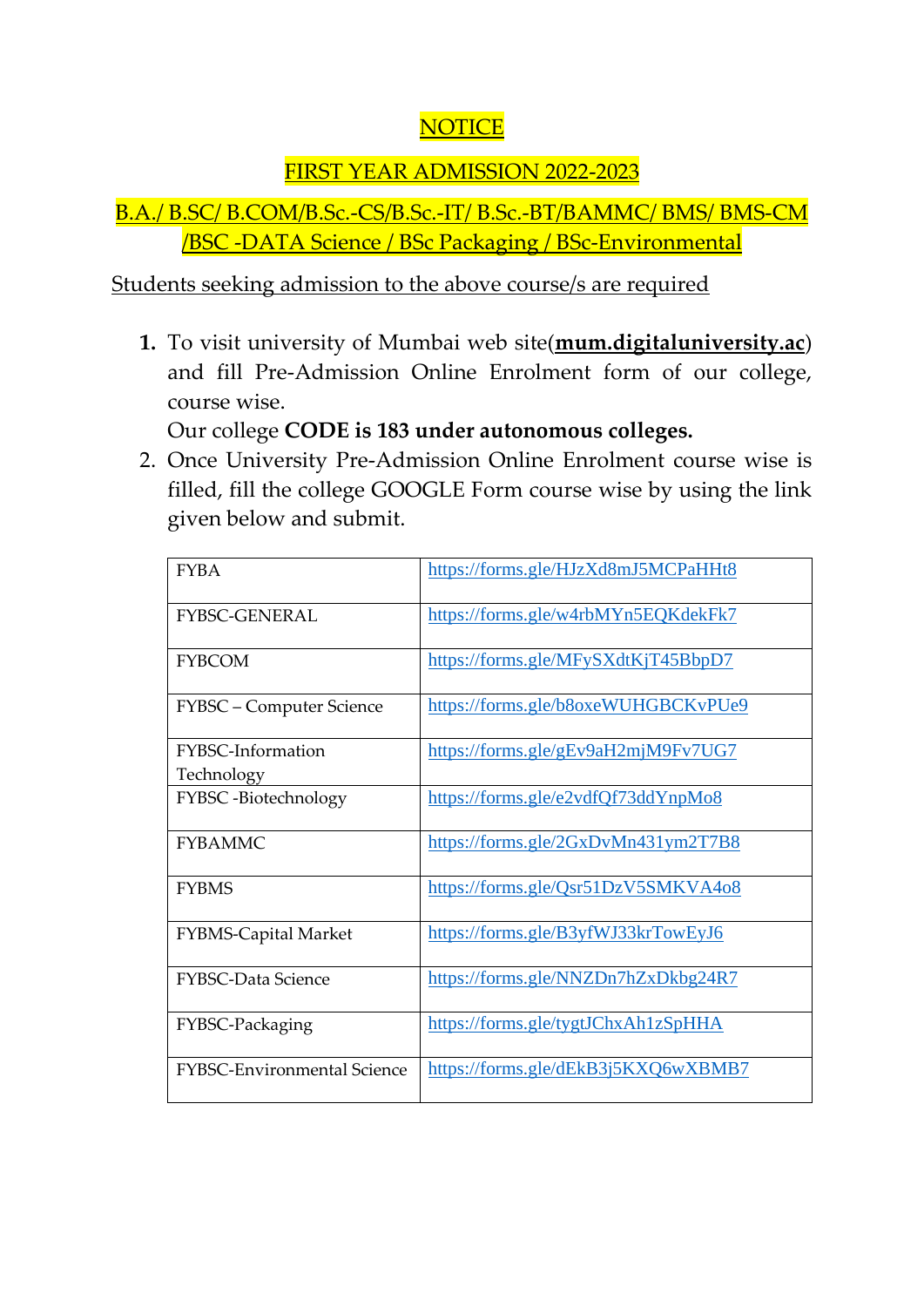**Students seeking admission to the above classes under IN HOUSE ( for Arts & Science-General) / SOUTH INDIAN LINGUISTIC Minority category / OPEN category / OTHER category can submit their documents for verification in the college as per following schedule.**

**A) Inhouse & South Indian Linguistic Minority Category:**

| Date       | Time       | Venue                              | Documents required for         |
|------------|------------|------------------------------------|--------------------------------|
|            |            | verification.                      |                                |
| 21.06.022  | $10.30$ am | Room 2                             | 1. University of Mumbai Pre    |
| To         | to         | Ground                             | Admission online               |
| 23.06.2022 | 2.00 p.m.  | Registration form for the<br>floor |                                |
|            |            |                                    | course/s for the college.      |
|            |            |                                    | 2.HSc marksheet Photocopy.     |
|            |            |                                    | 3.Rs.100/- admission form fee. |

**First Merit List on 24.06.2022 at 5.00 p.m (Refer College Web Site and/or College Notice Board for fee & fee payment procedure)**

## **B) Open Category**

| Date       | Time        | Venue  | Documents required for         |
|------------|-------------|--------|--------------------------------|
|            |             |        | verification.                  |
| 21.06.022  | $10.30$ am  | Room 2 | 1. University of Mumbai Pre    |
| To         | to          | Ground | Admission online               |
| 25.06.2022 | $2.00$ p.m. | floor  | Registration form for the      |
|            |             |        | course/s for the college.      |
|            |             |        | 2.HSc marksheet Photocopy.     |
|            |             |        | 3.Rs.100/- admission form fee. |

**First Merit List for Open category on 29.06.2022 at 5.00 p.m (Refer College Web Site and/or College Notice Board for fee & fee payment procedure**)

**Important:** Only verified forms will be considered for merit list. Hence students are required to comply with the verification schedule as above without fail.